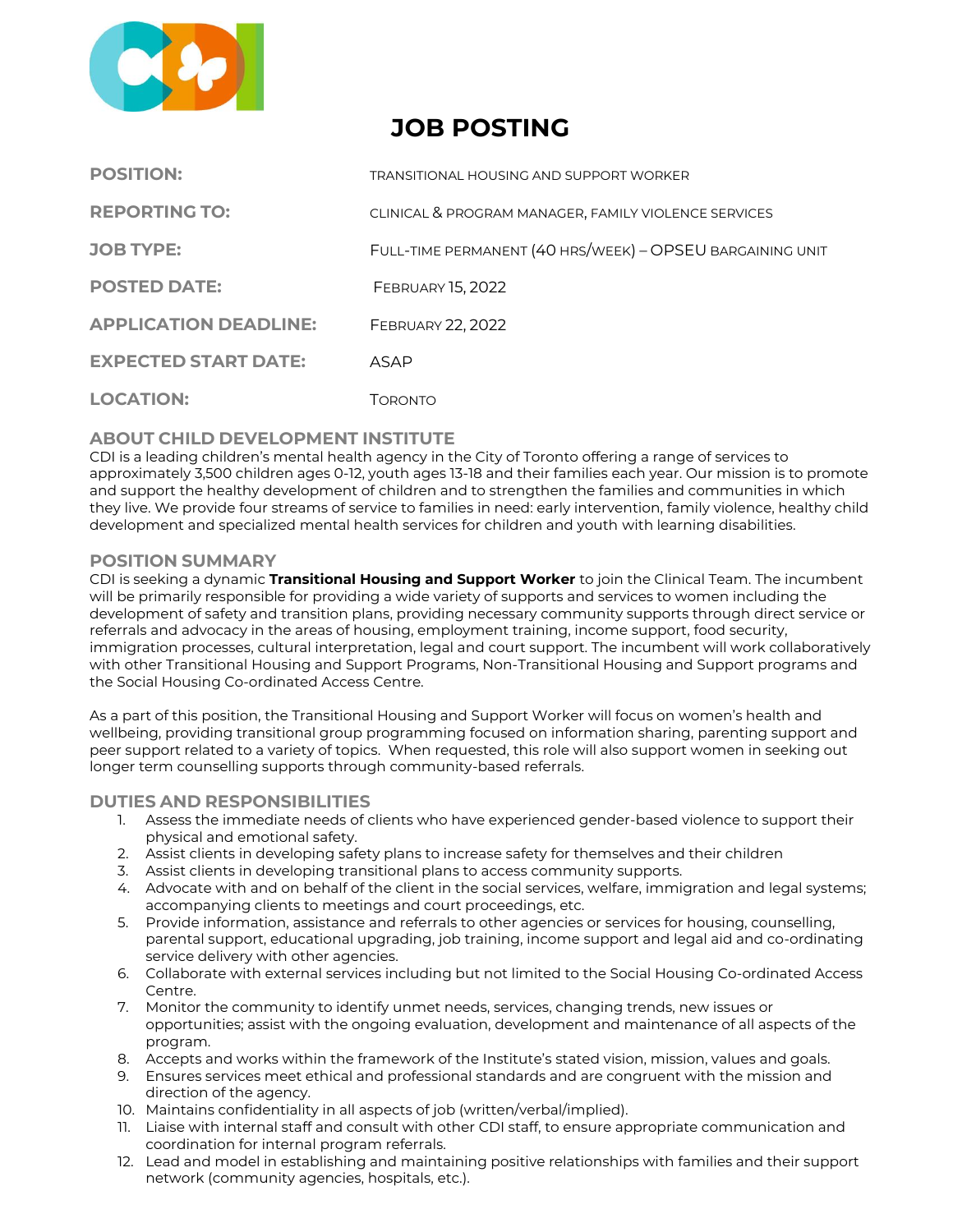- 13. Oversee referrals and client group assignments and work flexible hours related to the needs of the program.
- 14. Answer phone calls during program delivery, as scheduled.
- 15. Provide information, referrals and advocacy in the following areas: income, shelter, food, clothing, health and personal needs.
- 16. Pro-active in community development and initiatives aimed at creating housing for families.
- 17. Participates in program development, quality assurance, evaluation, data collection and research activities as required.
- 18. Ensures proper client documentation is completed in accordance with agency policies and procedures (i.e.- reports and electronic file notes).
- 19. Assumes a clear community profile that well represents the organisation.
- 20. Keeps the Manager, FVS appraised of service delivery and clinical issues.
- 21. Performs other assigned duties in the interests of the agency.
- 22. Participates in development planning, research activities and ongoing evaluation of services.
- 23. Works collaboratively with other professionals and organizations on cases and special projects.
- 24. May provide supervision to practicum students as capacity allows.
- 25. Assumes other responsibilities as may be assigned from time to time.

# **MINIMUM QUALIFICATIONS AND SKILLS**

- Assaulted Women and Children's Advocate Diploma, Social Services Diploma or equivalent.
- A minimum of one year experience in providing transitional housing and support services.
- **•** Demonstrated knowledge of and skill in navigating community resources and systems focused on housing, counselling, immigration processes and food security.
- Knowledge and understanding of advocacy, housing and precarious and transitional housing issues.
- Demonstrated skill in developing safety plans for clients who have experienced gender-based violence.
- In-depth knowledge of the dynamics of gender-based violence and trauma within a feminist, antiracist and anti-oppression framework.
- Solid advocacy skills in relation to navigating the various systems involved in the lives of clients who have experienced violence (e.g. legal, child protection, immigration).
- **Experience working with children, youth and families who have experienced gender-based violence**
- Excellent initiative, organization and time management skills.
- **•** Demonstrated ability to work positively and calmly, collaboratively, and in partnership with families and children.
- **•** Adherence to excellence in professional and ethical standards required, including ethical principals related to client interaction, documentation and confidentiality.
- **EXE** Sensitivity to the uniqueness and demands of a public service agency.
- Maintains the confidentiality, security of client-related, and agency information.
- Demonstrated ability to probe, analyze, synthesize and problem solve issues.
- Proficient with MS Office Suite and navigating database systems.
- Possess strong verbal and written communication skills.
- Dedicated and flexible team player, able to interact with team members and colleagues at all levels of the organization.
- Demonstrated ability to work in a respectful manner with groups from diverse backgrounds and experiences.
- Commitment to continuous learning and remaining current on research & literature related to genderbased violence, transitional and safety planning and risk assessment.
- Knowledge of relevant legislation.
- Strong organizational, analytical, problem solving and decision-making skills within scope of the role.
- Ability to prioritize and meet deadlines in a dynamic environment.
- Ability to participate in program planning and evaluation as required.
- **Excellent interpersonal skills.**

# **WORKING CONDITIONS**

- **•** Governed by concurrent and dynamic deadlines, despite conflicting priorities and frequent interruptions.
- **The noise level in the work environment is usually moderate to high.**
- Travel to various locations and partner agency sires on a regular basis.
- Fast-paced work environment.
- Frequent handling of queries and calls from families, employees, and managers.
- Works flexible hours to meet the needs of clients including 2-3 evenings a week.
- Occasionally required to work overtime.
- Available by phone during program delivery.